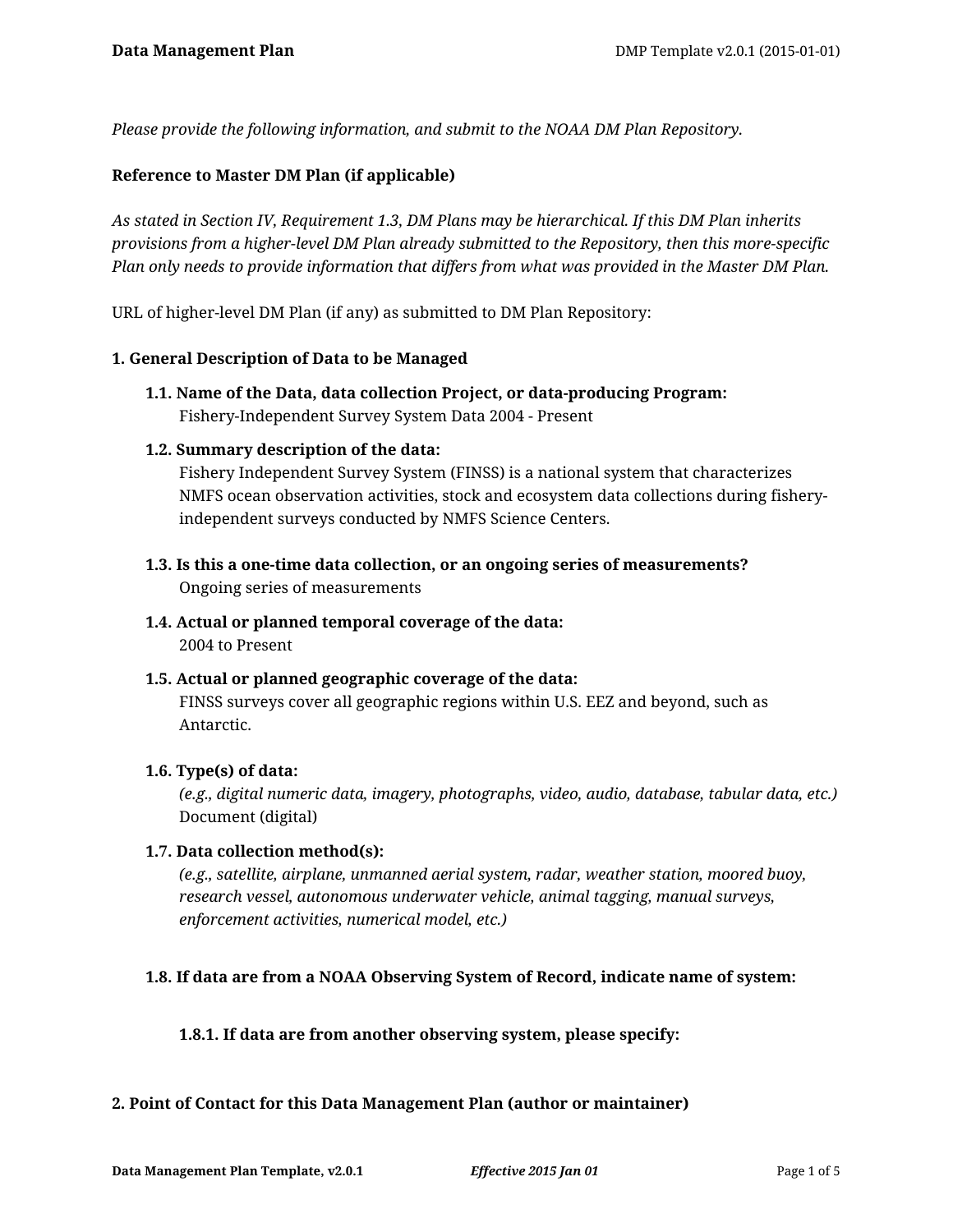- **2.1. Name:** Jihong Dai
- **2.2. Title:** Metadata Contact
- **2.3. Affiliation or facility:**
- **2.4. E-mail address:** Jihong.Dai@noaa.gov
- **2.5. Phone number:** 301-427-8222

## **3. Responsible Party for Data Management**

*Program Managers, or their designee, shall be responsible for assuring the proper management of the data produced by their Program. Please indicate the responsible party below.*

**3.1. Name:**

Jihong Dai

**3.2. Title:** Data Steward

## **4. Resources**

*Programs must identify resources within their own budget for managing the data they produce.*

## **4.1. Have resources for management of these data been identified?**

Yes

# **4.2. Approximate percentage of the budget for these data devoted to data management ( specify percentage or "unknown"):**

Unknown

## **5. Data Lineage and Quality**

*NOAA has issued Information Quality Guidelines for ensuring and maximizing the quality, objectivity, utility, and integrity of information which it disseminates.*

## **5.1. Processing workflow of the data from collection or acquisition to making it publicly accessible**

*(describe or provide URL of description):*

Lineage Statement:

After FINSS data are entered by users at NMFS Science Centers, FINSS administrator conducts quality control and provide reports as needed. Data are accessible to public users upon entering into the system.

## **5.1.1. If data at different stages of the workflow, or products derived from these**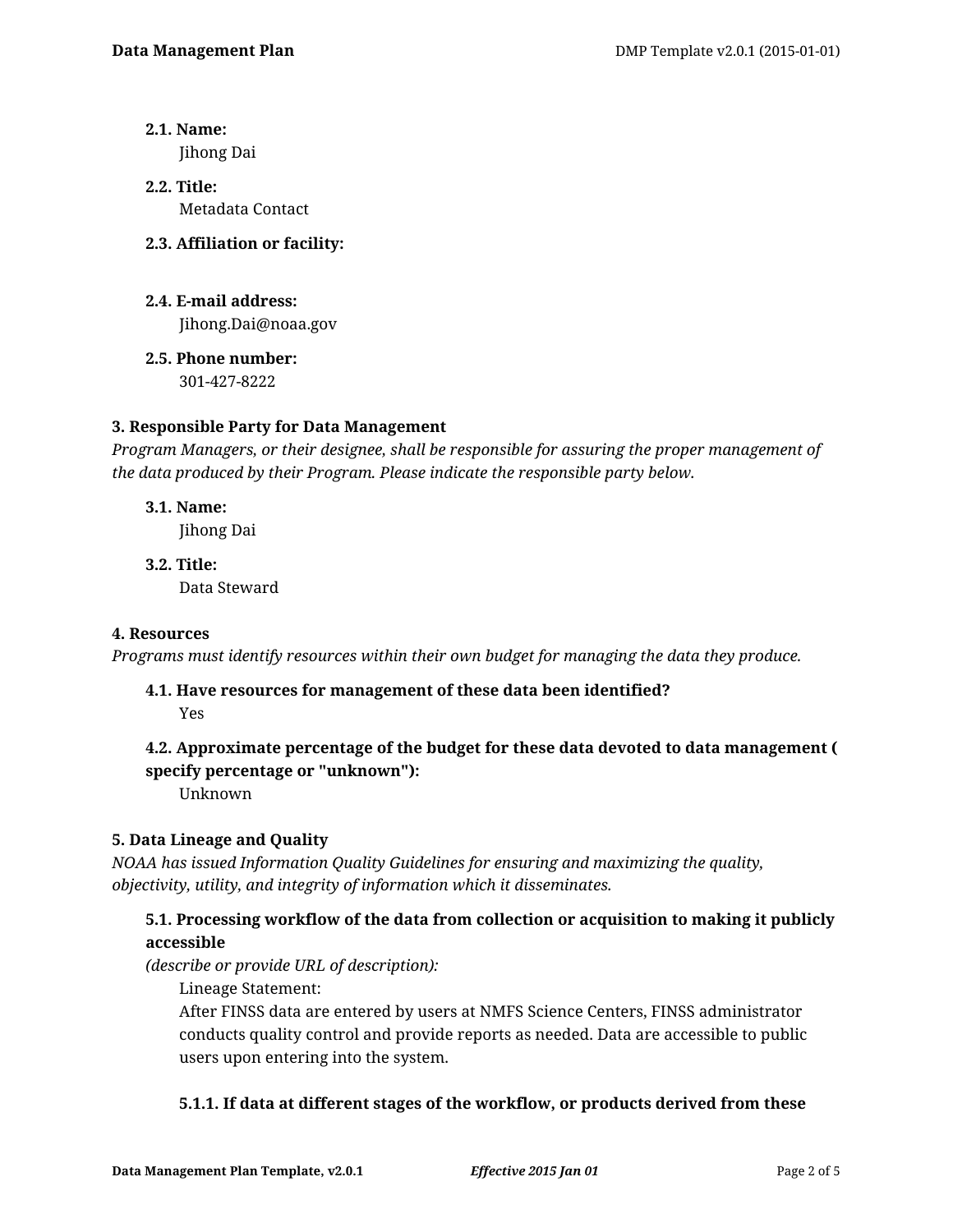**data, are subject to a separate data management plan, provide reference to other plan:**

**5.2. Quality control procedures employed (describe or provide URL of description):** FINSS fields have automatic validation procedure after data are entered in the system. Meanwhile the FINSS working group conducts quality control upon receiving the data.

### **6. Data Documentation**

*The EDMC Data Documentation Procedural Directive requires that NOAA data be well documented, specifies the use of ISO 19115 and related standards for documentation of new data, and provides links to resources and tools for metadata creation and validation.*

- **6.1. Does metadata comply with EDMC Data Documentation directive?** No
	- **6.1.1. If metadata are non-existent or non-compliant, please explain:** Missing/invalid information:
		- 1.7. Data collection method(s)
- **6.2. Name of organization or facility providing metadata hosting:** NMFS Office of Science and Technology
	- **6.2.1. If service is needed for metadata hosting, please indicate:**

## **6.3. URL of metadata folder or data catalog, if known:**

https://www.fisheries.noaa.gov/inport/item/20902

## **6.4. Process for producing and maintaining metadata**

*(describe or provide URL of description):*

Metadata produced and maintained in accordance with the NOAA Data Documentation Procedural Directive: https://nosc.noaa.gov/EDMC/DAARWG/docs/EDMC\_PD-Data\_Documentation\_v1.pdf

## **7. Data Access**

*NAO 212-15 states that access to environmental data may only be restricted when distribution is explicitly limited by law, regulation, policy (such as those applicable to personally identifiable information or protected critical infrastructure information or proprietary trade information) or by security requirements. The EDMC Data Access Procedural Directive contains specific guidance, recommends the use of open-standard, interoperable, non-proprietary web services, provides information about resources and tools to enable data access, and includes a Waiver to be submitted to justify any approach other than full, unrestricted public access.*

## **7.1. Do these data comply with the Data Access directive?**

Yes

## **7.1.1. If the data are not to be made available to the public at all, or with**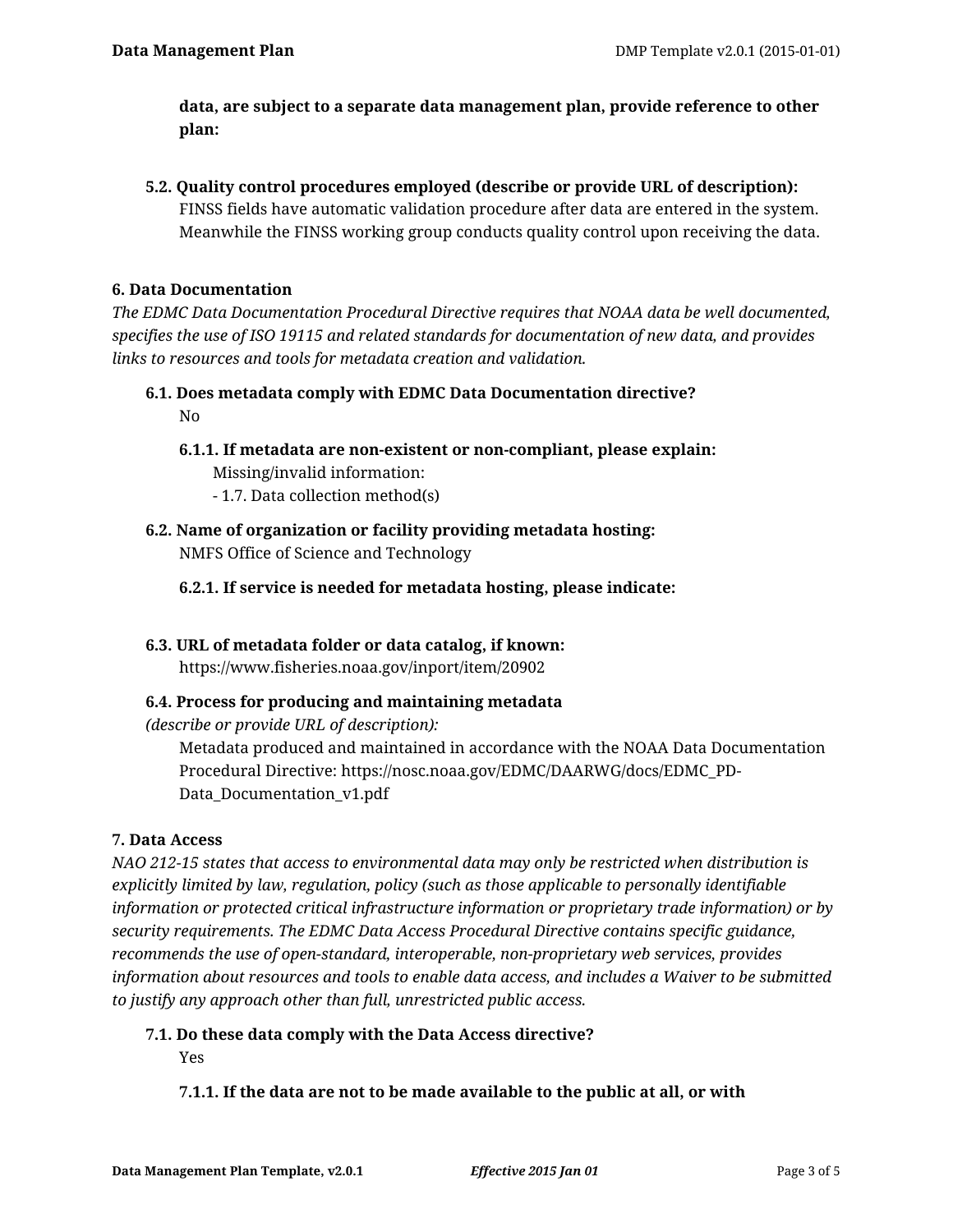**limitations, has a Waiver (Appendix A of Data Access directive) been filed?**

**7.1.2. If there are limitations to public data access, describe how data are protected from unauthorized access or disclosure:**

- **7.2. Name of organization of facility providing data access:** NMFS Office of Science and Technology (OST)
	- **7.2.1. If data hosting service is needed, please indicate:** Yes
	- **7.2.2. URL of data access service, if known:** https://www.st.nmfs.noaa.gov/ords/finss/metadata-catalog/
- **7.3. Data access methods or services offered:**

FINSS users should use their NOAA email username and password to log in. The format for username is {firstname.lastname@noaa.gov} (e.g. Joe.Smith@noaa.gov).

**7.4. Approximate delay between data collection and dissemination:**

0 Days

**7.4.1. If delay is longer than latency of automated processing, indicate under what authority data access is delayed:**

## **8. Data Preservation and Protection**

*The NOAA Procedure for Scientific Records Appraisal and Archive Approval describes how to identify, appraise and decide what scientific records are to be preserved in a NOAA archive.*

## **8.1. Actual or planned long-term data archive location:**

*(Specify NCEI-MD, NCEI-CO, NCEI-NC, NCEI-MS, World Data Center (WDC) facility, Other, To Be Determined, Unable to Archive, or No Archiving Intended)* TO BE DETERMINED

**8.1.1. If World Data Center or Other, specify:**

## **8.1.2. If To Be Determined, Unable to Archive or No Archiving Intended, explain:**

- **8.2. Data storage facility prior to being sent to an archive facility (if any):** NMFS Office of Science and Technology - Silver Spring, MD
- **8.3. Approximate delay between data collection and submission to an archive facility:** Unknown

**8.4. How will the data be protected from accidental or malicious modification or deletion prior to receipt by the archive?**